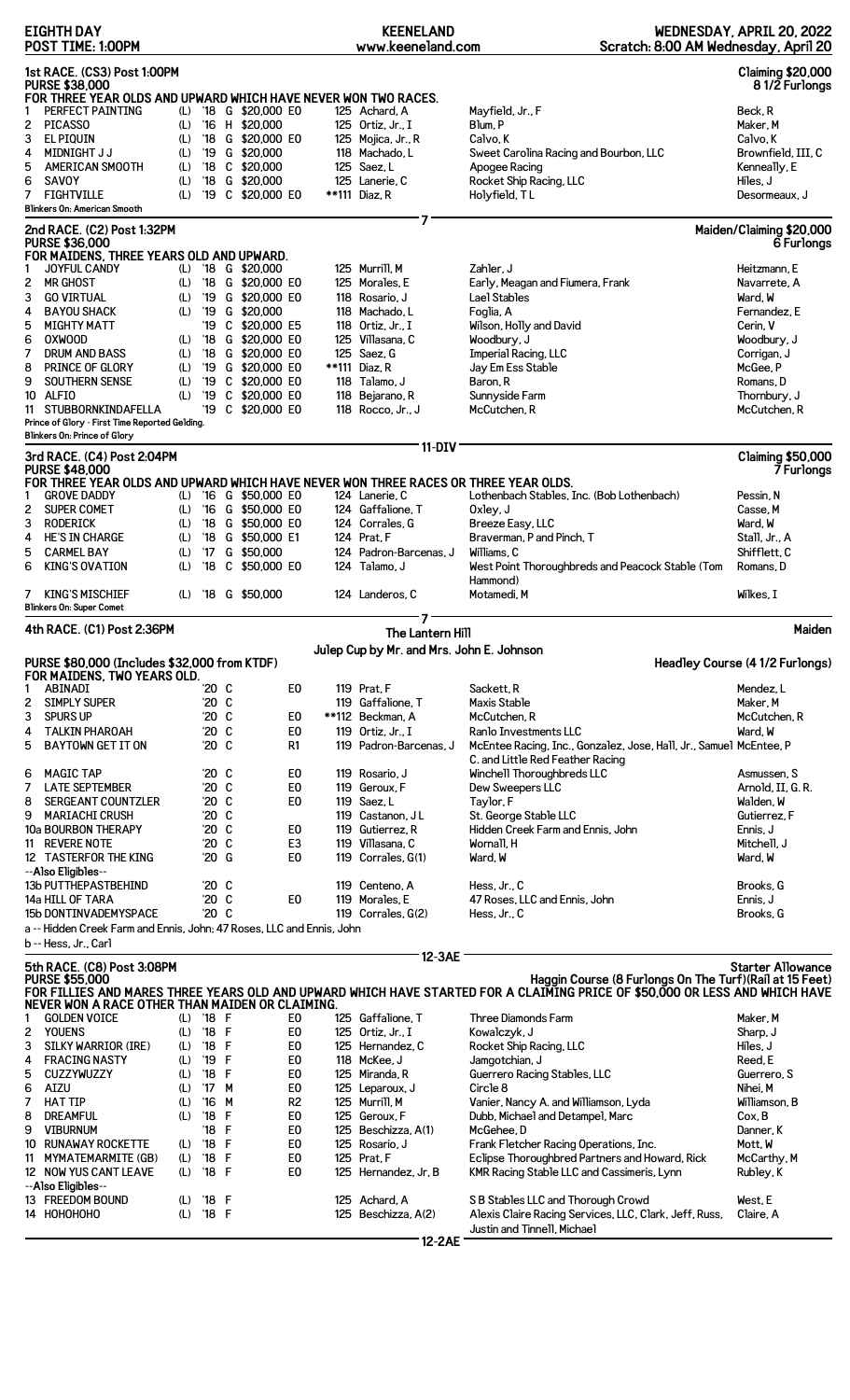|           | POST TIME: 1:00PM                                                                                         |            |                           |   |                                        |                      | www.keeneland.com                              |            | Scratch: 8:00 AM Wednesday, April 20                                                                                                                                                         |                                        |
|-----------|-----------------------------------------------------------------------------------------------------------|------------|---------------------------|---|----------------------------------------|----------------------|------------------------------------------------|------------|----------------------------------------------------------------------------------------------------------------------------------------------------------------------------------------------|----------------------------------------|
|           | 6th RACE. (CX5) Post 3:40PM                                                                               |            |                           |   |                                        |                      |                                                |            |                                                                                                                                                                                              | <b>Claiming \$30,000</b>               |
|           | <b>PURSE \$41,000</b><br>FOR THREE YEAR OLDS AND UPWARD WHICH HAVE NEVER WON TWO RACES.<br><b>BARSTOW</b> | (L)        |                           |   | '19 G \$30,000 E0                      |                      | 118 Corrales, G                                |            |                                                                                                                                                                                              | 7 Furlongs<br>Foster. E                |
|           |                                                                                                           |            |                           |   |                                        |                      |                                                |            | Foster Family Racing, Miller, Douglas E., and R.K.<br>Eckrich Racing, LLC                                                                                                                    |                                        |
| 2         | <b>BEEP BEEP</b>                                                                                          | (L)        | '18                       |   | G \$30,000 E0                          |                      | 124 Talamo, J                                  |            | Marylou Whitney Stables (Hendrickson)                                                                                                                                                        | Casse, N                               |
| 3<br>4    | <b>DROP ANCHOR</b><br><b>HANEY BOYS</b>                                                                   | (L)<br>(L) | '18                       |   | G \$30,000 E0<br>'17 G \$30,000        |                      | 124 Gaffalione, T<br>124 Geroux, F             |            | TNT Thoroughbreds LLC<br>Grit to Glory Racing, LLC                                                                                                                                           | Walsh, B<br>Van Berg, T                |
| 5         | <b>GRAYWING</b>                                                                                           | (L)        |                           |   | '18 G \$30,000 E1                      |                      | 124 Ortiz, Jr., I                              |            | Team Gaudet                                                                                                                                                                                  | Gaudet, L                              |
| 6         | NOTABLE EXCEPTION                                                                                         | (L)        |                           |   | '18 G \$30,000                         |                      | 124 Bejarano, R                                |            | C D M Racing Stable LLC                                                                                                                                                                      | Pincins, R                             |
| 7         | <b>CAPTAIN FANTASTIC</b>                                                                                  | (L)        |                           |   | '18 G \$30,000 E0                      |                      | 124 Saez, L                                    |            | S B Stables LLC                                                                                                                                                                              | West, E                                |
| 8<br>9    | <b>KOBE B</b><br><b>EL SEGUNDO</b>                                                                        | (L)<br>(L) | '18                       |   | C \$30,000 E1<br>'18 C \$30,000        |                      | 124 Lanerie, C<br>124 Hernandez. C             |            | Fox, Tammy and Jones, Brereton C.<br>PTK, LLC                                                                                                                                                | Romans, D<br>Kobiskie, D               |
|           | Barstow, Beep Beep - First Time Reported Geldings.                                                        |            |                           |   |                                        |                      |                                                |            |                                                                                                                                                                                              |                                        |
|           | Blinkers On: Beep Beep                                                                                    |            |                           |   |                                        |                      | 9                                              |            |                                                                                                                                                                                              |                                        |
|           | 7th RACE. (C7) Post 4:12PM                                                                                |            |                           |   |                                        |                      | The Whisper Hill                               |            |                                                                                                                                                                                              | Allowance                              |
|           |                                                                                                           |            |                           |   |                                        |                      | Julep Cup by Whisper Hill Farm, LLC            |            |                                                                                                                                                                                              |                                        |
|           | PURSE \$130,000 (Includes \$52,000 from KTDF)                                                             |            |                           |   |                                        |                      |                                                |            | Haggin Course (8 1/2 Furlongs On The Turf) (Rail at 15 Feet)<br>FOR FOUR YEAR OLDS AND UPWARD WHICH HAVE NEVER WON \$10,000 THREE TIMES OTHER THAN MAIDEN, CLAIMING, STARTER, RESTRICTED, OR |                                        |
|           | STATE BRED OR WHICH HAVE NEVER WON FOUR RACES.                                                            |            |                           |   |                                        |                      |                                                |            |                                                                                                                                                                                              |                                        |
| 2         | LIKE THE KING<br><b>FANCY LIQUOR</b>                                                                      | (L)        | $(L)$ '18 C<br>'17 H      |   |                                        | E0<br>E <sub>0</sub> | 118 Prat, F<br>118 Ortiz, JL                   |            | M Racing Group, LLC<br>Skychai Racing LLC and Sand Dollar Stable LLC                                                                                                                         | Casse, M<br>Maker, M                   |
| 3         | <b>GLYNN COUNTY</b>                                                                                       | (L)        | '17 H                     |   |                                        | E <sub>0</sub>       | 118 Gaffalione, T                              |            | Three Diamonds Farm                                                                                                                                                                          | Maker, M                               |
| 4         | <b>CAMP HOPE</b>                                                                                          | (L)        | $'18$ C                   |   |                                        | E <sub>0</sub>       | 118 Hernandez, $Jr$ , $B(1)$                   |            | Walking L Thoroughbreds, LLC                                                                                                                                                                 | McPeek, K                              |
| 5         | DYN O MITE                                                                                                | (L)        | $'18$ C                   |   |                                        | E <sub>0</sub>       | 118 Graham, J                                  |            | Allshouse, B                                                                                                                                                                                 | Desormeaux, J                          |
| 6         | <b>TD DANCE</b>                                                                                           | (L)        | $'18$ C                   |   |                                        | E0                   | 118 Ortiz, Jr., I                              |            | Madaket Stables LLC, Wonder Stable, Farr, Paul and<br><b>Team Hanley</b>                                                                                                                     | Cox, B                                 |
| 7         | <b>GREYES CREEK</b>                                                                                       | (L)        | '16 H                     |   |                                        | E0                   | 118 Saez, L                                    |            | <b>OXO Equine LLC</b>                                                                                                                                                                        | Lobo, P                                |
| 8         | <b>INVADER</b>                                                                                            | (L)        | '17 H                     |   |                                        | E <sub>0</sub>       | 118 Velazquez, J                               |            | Grandview Equine, Cheyenne Stable, LLC and LNJ                                                                                                                                               | Ward, W                                |
|           |                                                                                                           |            |                           |   |                                        |                      |                                                |            | Foxwoods                                                                                                                                                                                     |                                        |
| 9         | PINE KNOLL<br>10 BEACON HILL                                                                              | (L)<br>(L) | '17 G<br>$'17$ G          |   |                                        | E0<br>E <sub>0</sub> | 120 Geroux, F<br>118 Rosario, J                |            | Shortleaf Stable Inc<br>Runnymoore Racing, LLC                                                                                                                                               | Cox, B<br>Matz, M                      |
|           | 11 GET HER NUMBER                                                                                         | (L)        | $'18$ C                   |   |                                        |                      | 118 Santana, Jr., R                            |            | Gary Barber                                                                                                                                                                                  | Alvarado, R                            |
|           | 12 STREET READY                                                                                           | (L)        | '17 G                     |   |                                        | E <sub>0</sub>       | 118 Landeros, C                                |            | Lucky Seven Stable                                                                                                                                                                           | Wilkes, I                              |
|           | --Also Eligibles--                                                                                        |            |                           |   |                                        |                      |                                                |            |                                                                                                                                                                                              |                                        |
|           | 13 ARGENTELLO (IRE)<br>14 KENTUCKY GHOST                                                                  | (L)<br>(L) | $'15$ G<br>$^{\prime}$ 17 | G |                                        | E0<br>E <sub>0</sub> | 118 Hernandez, Jr, B(2)<br>118 Bejarano, R     |            | Inchy Bridge Stables, LLC<br><b>BBN Racing, LLC</b>                                                                                                                                          | Murphy, C<br>Oliver, V                 |
|           | 15 SPANISH KINGDOM                                                                                        | (L)        | $'17$ G                   |   |                                        | E0                   | 118 Rispoli, U                                 |            | Sanders, Wayne and Hirsch, Larry                                                                                                                                                             | Sharp, J                               |
|           | 8th RACE. (C2) Post 4:44PM<br><b>PURSE \$36,000</b>                                                       |            |                           |   |                                        |                      |                                                | 12-3AE     |                                                                                                                                                                                              | Maiden/Claiming \$20,000<br>6 Furlongs |
|           | FOR MAIDENS, THREE YEARS OLD AND UPWARD.<br><b>BRUCE ON THE LOOSE</b>                                     |            |                           |   | '19 G \$20,000 E0                      |                      | 118 Corrales, G                                |            | Foster Family Racing, R.K. Eckrich Racing, LLC.                                                                                                                                              | Foster. E                              |
|           |                                                                                                           |            |                           |   |                                        |                      |                                                |            | Reynolds, Lonnie and Mays, Robert V.                                                                                                                                                         |                                        |
| 2         | KEVALAR                                                                                                   | (L)        |                           |   | '18 G \$20,000 E0                      |                      | 125 Gutierrez, R                               |            | <b>TEC Racing</b>                                                                                                                                                                            | Esquivel, J                            |
| 3         | <b>CONGRATS TO MI</b>                                                                                     | (L)        |                           |   | '18 G \$20,000 E0<br>'19 C \$20,000 E0 |                      | 125 Bejarano, R<br>118 Talamo, J               |            | Hearn, D                                                                                                                                                                                     | Leonard, III, G                        |
| 4<br>5    | <b>LAPIS LAZULI</b><br><b>FULLY CONNECTED</b>                                                             | (L)<br>(L) |                           |   | '19 C \$20,000 E0                      |                      | 118 Graham, J                                  |            | Sunderland Racing LLC<br>Cantrell, P                                                                                                                                                         | Casse, N<br>Desormeaux, J              |
| 6         | <b>KENNEDY'S BEAU</b>                                                                                     | (L)        |                           |   | '17 H \$20,000 E0                      |                      | 125 Romero, G                                  |            | Sovereign Farm LLC                                                                                                                                                                           | Cross, Jr., K                          |
| 7         | <b>ISTHMIAN</b>                                                                                           | (L)        |                           |   | '19 C \$20,000 E0                      |                      | 118 Saez, L                                    |            | Cuadra La Esmeralda                                                                                                                                                                          | Gutierrez, F                           |
| 8<br>9    | <b>ART HEIST</b><br><b>LUNAR ROCKET</b>                                                                   | (L)        |                           |   | '19 C \$20,000 E0<br>'19 C \$20,000 E0 |                      | 118 Gaffalione, T<br>118 Geroux, F             |            | Commonwealth Stable 3, LLC                                                                                                                                                                   | Stewart, D<br>Cox, B                   |
|           | 10 RIGHT OF RUSH                                                                                          | (L)<br>(L) |                           |   | '19 G \$20,000 E0                      |                      | 118 Villasana, C                               |            | Steve Landers Racing LLC<br>Jazdzewski, Jon and Patience                                                                                                                                     | Jazdzewski, J                          |
|           | 11 HEARNS                                                                                                 | (L)        |                           |   | '19 C \$20,000 E0                      |                      | 118 Hernandez, C                               |            | <b>BHMFR, LLC</b>                                                                                                                                                                            | McKeever, A                            |
|           | Blinkers Off: Art Heist: Isthmian                                                                         |            |                           |   |                                        |                      |                                                | $11-DIV$   |                                                                                                                                                                                              |                                        |
|           |                                                                                                           |            |                           |   |                                        |                      |                                                |            | Off Races: C3 - C5 - C6 - CS1 - CS2 - CX4 - CX6 - CX7 - CX8                                                                                                                                  |                                        |
|           |                                                                                                           |            |                           |   |                                        |                      |                                                |            | ATTENTION HORSEMEN: Condition Book Correction for Wednesday April 27                                                                                                                         |                                        |
|           | Extra Races For Thursday, April 21, 2022                                                                  |            |                           |   |                                        |                      |                                                |            | Race 1 should read Fillies and Mares 3 and UP                                                                                                                                                |                                        |
|           | (Entries Close on Saturday, April 16, 2022)<br><b>EXTRA RACE NO 4</b>                                     |            |                           |   |                                        |                      | <b>MAIDEN</b>                                  |            | ATTENTION HORSEMEN. Please see Baley to pick up paddock passes for your                                                                                                                      |                                        |
| Χ4        | Purse \$100,000. (Includes \$40,000 from KTDF) For Maidens, Fillies Three Years Old.                      |            |                           |   |                                        |                      |                                                |            | barn crew the morning of each Stake. Passes are not needed for regular<br>overnight races.                                                                                                   |                                        |
|           |                                                                                                           |            |                           |   |                                        |                      |                                                |            |                                                                                                                                                                                              |                                        |
|           |                                                                                                           |            |                           |   |                                        |                      | EIGHT AND ONE HALF FURLONGS (Turf)<br>CLAIMING |            | If you would like<br>to<br>request<br>seating<br>https://www.keeneland.com/horsemens-hospitality-guide                                                                                       | visit<br>please                        |
| X5        | <b>EXTRA RACE NO 5</b><br>Purse \$43,000. For Four Year Olds and Upward.                                  |            |                           |   |                                        |                      |                                                |            |                                                                                                                                                                                              |                                        |
|           |                                                                                                           |            |                           |   |                                        |                      |                                                | following: | Trainers who wish to enter a horse at Keeneland are required to complete the                                                                                                                 |                                        |
|           |                                                                                                           |            |                           |   |                                        |                      |                                                |            | Trainer/Vet Agreement. A 2022 agreement signed by both the trainer and                                                                                                                       |                                        |
|           | <b>CLAIMING PRICE \$20,000</b><br>(Races Where Entered For \$20,000 Or Less Not Considered In Allowances) |            |                           |   |                                        |                      |                                                |            | his/her attending veterinarian must be on file at Keeneland. Signed agreements<br>can be emailed to GMundy@keeneland.com.                                                                    |                                        |
|           | EXTRA RACE NO 6                                                                                           |            |                           |   |                                        |                      | <b>SIX FURLONGS</b><br><b>MAIDEN/CLAIMING</b>  |            | Attending Veterinarian Exam. All horses must be examined by the trainer's<br>attending veterinarian during the three (3) days immediately preceding entry                                    |                                        |
| X6        | Purse \$45,000. For Maidens, Fillies And Mares Three Years Old and Upward.                                |            |                           |   |                                        |                      |                                                |            | to race and must be been found fit to race by the attending veterinarian. (This                                                                                                              |                                        |
|           | Three Year Olds. 118 lbs.<br><b>CLAIMING PRICE \$50,000</b>                                               |            |                           |   |                                        |                      | Older. 125 lbs.                                |            | evaluation shall include, at a minimum, watching the horse jog.) Please send to<br>Bruce.Howard@ky.gov.                                                                                      |                                        |
|           | <b>EXTRA RACE NO 7</b>                                                                                    |            |                           |   |                                        |                      | <b>SIX FURLONGS</b><br><b>MAIDEN/CLAIMING</b>  |            |                                                                                                                                                                                              |                                        |
| <b>X7</b> | Purse \$45,000. For Maidens, Three Years Old and Upward.                                                  |            |                           |   |                                        |                      |                                                |            | Horsemen-Please note that your KHRC license will grant you grandstand<br>general admission. Horsemen's Hospitality will be in touch with all primary                                         |                                        |
|           | Three Year Olds. 118 lbs.<br><b>CLAIMING PRICE \$50,000</b>                                               |            |                           |   |                                        |                      | 01 der. 125 lbs.                               |            | owners of Stakes runners to share available accommodations for upgraded                                                                                                                      |                                        |
|           |                                                                                                           |            |                           |   |                                        |                      | SIX AND ONE HALF FURLONGS                      |            | hospitality on their race day. Contact: Stakes Accommodations (859)<br>288-4322, Undercard Accommodations (859) 288-4305. If you would like to                                               |                                        |
|           |                                                                                                           |            |                           |   |                                        |                      |                                                | request    | seating the control of the seating<br>please<br>https://www.keeneland.com/horsemens-hospitality-quide                                                                                        | visit                                  |
|           |                                                                                                           |            |                           |   |                                        |                      |                                                |            | Attention Trainers: In Today signs must be posted on the stall door by 7:30<br>a.m. on race day. Stable office personnel will deliver signs to your barn.                                    |                                        |
|           |                                                                                                           |            |                           |   |                                        |                      |                                                |            | Race for the full purse amount in KTDF races by making sure your horse is REGISTERED with KTDF PRIOR to the close of entries. Contact Jenny                                                  |                                        |
|           |                                                                                                           |            |                           |   |                                        |                      |                                                |            | McGaughey at 859-361-6002.<br>The starting gate will be open Tuesday-Sunday from 6:30am-9:30am                                                                                               |                                        |
|           |                                                                                                           |            |                           |   |                                        |                      |                                                |            |                                                                                                                                                                                              |                                        |
|           |                                                                                                           |            |                           |   |                                        |                      |                                                |            | KEENELAND RACE SHUTTLE: Sallee will provide daily shuttle service to<br>Keeneland from Churchill Downs, Trackside and The Thoroughbred Center.                                               |                                        |
|           |                                                                                                           |            |                           |   |                                        |                      |                                                |            | VALID HEALTH and COGGINS CERTIFICATES MUST ACCOMPANY EACH HORSE                                                                                                                              |                                        |
|           |                                                                                                           |            |                           |   |                                        |                      |                                                |            | TO RIDE ON THE SHUTTLE-NO EXCEPTIONS! Sign-up must be done by noon the<br>day before the race. At CHURCHILL DOWNS the shuttle for horses in races 1                                          |                                        |
|           |                                                                                                           |            |                           |   |                                        |                      |                                                |            | thru 5 WILL LEAVE at 6:30 a.m. and for races 6 thru the last the shuttle WILL<br>LEAVE at 8:30 a.m. FOR PICK UP TIMES AT TRACKSIDE AND CHURCHILL DOWNS                                       |                                        |
|           |                                                                                                           |            |                           |   |                                        |                      |                                                |            | Call Scott Montgomery at 859-509-5457. THE THOROUGHBRED CENTER call<br>the office at 800-967-8267. THE SHUTTLE IS TO BE USED FOR RACE DAY                                                    |                                        |
|           |                                                                                                           |            |                           |   |                                        |                      |                                                |            |                                                                                                                                                                                              |                                        |

**KEENELAND**

**WEDNESDAY, APRIL 20, 2022**

**EIGHTH DAY**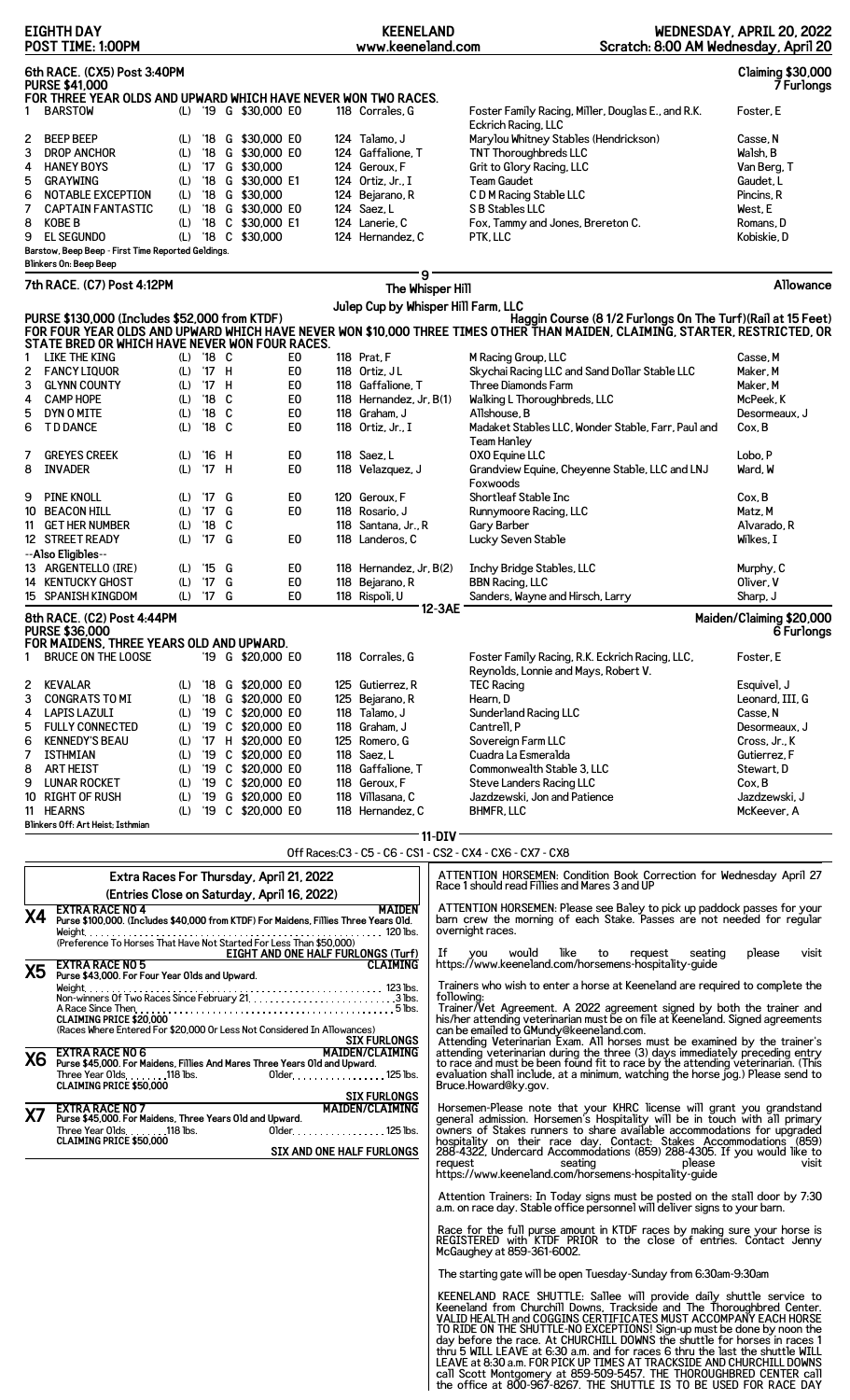## HORSES ONLY-NO EXCEPTIONS!

WORKOUTS: All trainers must provide clockers with name, distance and trainer PRIOR to workout (by pedigree if unnamed).

THE RECEIVING BARNS ARE BARNS #3 and 4

Training Hours: MAIN TRACK: 5:30am-10am (two breaks, 7-7:30 and 8:30-9) reserved speed work window 10 mins after each break. TRAINING TRACK: 5:30am-11am (no breaks).

Paddock Schooling Hours: RACE DAYS: 6am-10am, 12:05pm-12:45pm, during races (limited #-MUST have permission from Paddock Judge). DARK DAYS: 6am-noon.

Lasix horses will be treated in their stalls between 4 to 4 1/2 hours prior to<br>their scheduled post time. An attendant must be present with the horse.<br>Unattended horses will not be treated. Ship-in trainers should promptly

ALL HORSES MUST REPORT TO BARN 21 FORTY-FIVE (45) MINUTES PRIOR TO POST TIME FOR TCO2 TESTING. KEENELAND WILL TEST A MINIMUM OF TWO (2) RACES EACH DAY WITH ALL HORSES IN THE SELECTED RACES TESTED.

STAKES SCRATCH RULE: A horse may be scratched from a stakes race for any<br>reason at any time until FOUR HOURS prior to post time for the race by<br>obtaining written approval from the stewards. Scratches due to track condition

If you wish to receive text alerts please contact the racing office.

All mail deliveries must have the recipient's name and the trainer's name.

Keeneland now provides 24 x 7 access to your statements, 1099's and available balances via our web site at www.keeneland.com. Select Racing -> Horsemen's Information -> Horsemen Accounts to view your information.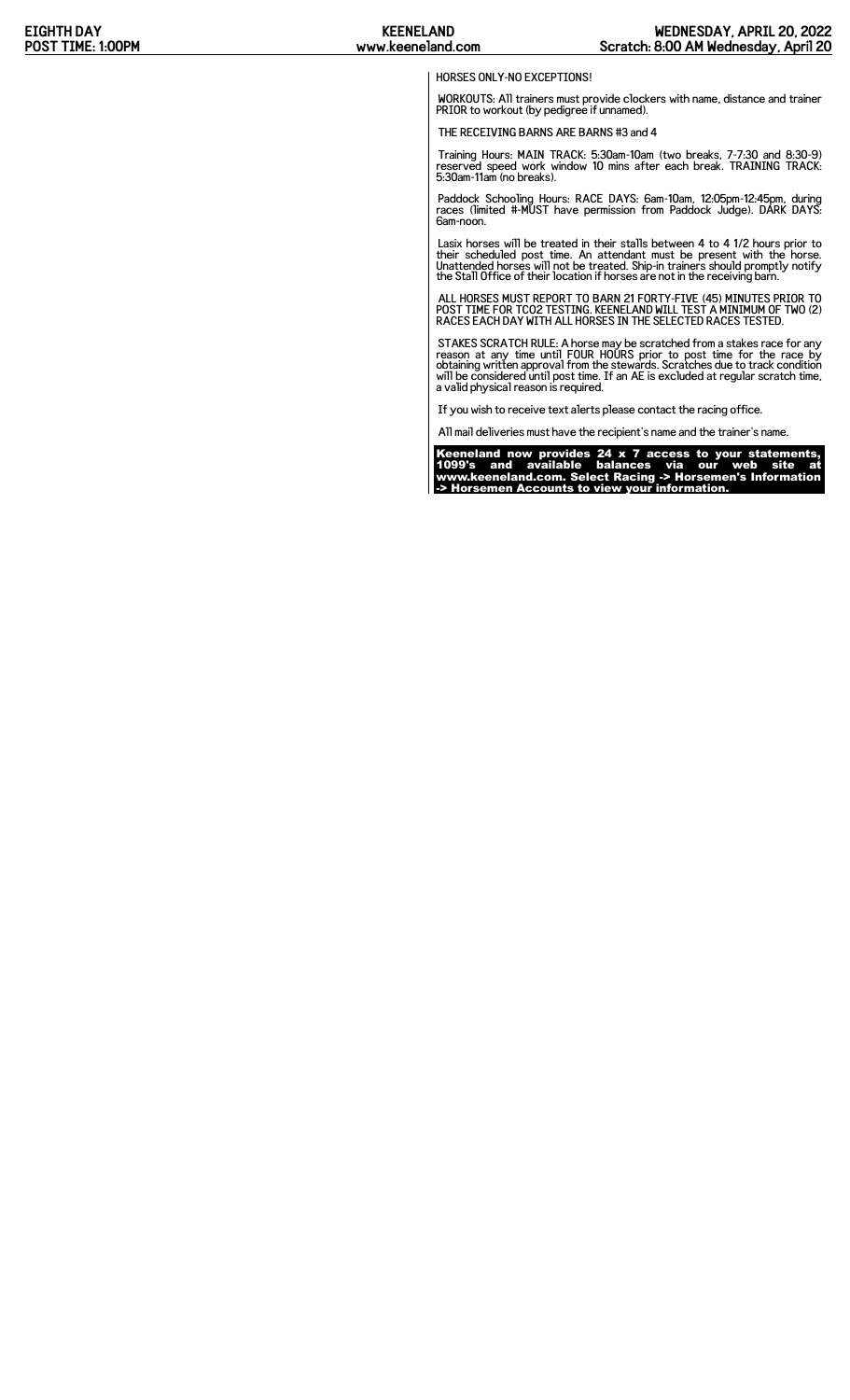# **KEENELAND - IN TODAY SHEET**

| A                                              | R#<br>PP               |
|------------------------------------------------|------------------------|
| <b>ABINADI</b>                                 | 1/15<br>4              |
| AIZU                                           | 5<br>6/14              |
| <b>ALFIO</b>                                   | 2<br>10/11             |
| <b>AMERICAN SMOOTH</b>                         | 1<br>5/7               |
| <b>ARGENTELLO (IRE)</b><br><b>ART HEIST</b>    | 7 AE13/15<br>8<br>8/11 |
|                                                |                        |
| B                                              | R#<br>PP               |
| <b>BARSTOW</b><br><b>BAYOU SHACK</b>           | 6<br>1/9<br>2<br>4/11  |
| <b>BAYTOWN GET IT ON</b>                       | 4<br>5/15              |
| <b>BEACON HILL</b>                             | 7<br>10/15             |
| <b>BEEP BEEP</b>                               | 2/9<br>6               |
| <b>BOURBON THERAPY</b>                         | 10/15<br>4             |
| <b>BRUCE ON THE LOOSE</b>                      | 8<br>1/11              |
| C                                              | R#<br>PP               |
| <b>CAMP HOPE</b>                               | 7<br>4/15              |
| <b>CAPTAIN FANTASTIC</b>                       | 6<br>7/9               |
| <b>CARMEL BAY</b><br><b>CONGRATS TO MI</b>     | 3<br>5/7<br>3/11<br>8  |
| <b>CUZZYWUZZY</b>                              | 5<br>5/14              |
| D                                              | R#<br>PP               |
| DONTINVADEMYSPACE                              | 4 AE15/15              |
| DREAMFUL                                       | 5<br>8/14              |
| DROP ANCHOR                                    | 6<br>3/9               |
| DRUM AND BASS                                  | 2<br>7/11              |
| DYN O MITE                                     | 7<br>5/15              |
| E                                              | PP<br>R#               |
| <b>EL PIQUIN</b><br><b>EL SEGUNDO</b>          | 1<br>3/7<br>6<br>9/9   |
|                                                |                        |
| F                                              | R#<br>PP               |
| <b>FANCY LIQUOR</b>                            | 2/15<br>7              |
| <b>FIGHTVILLE</b><br><b>FRACING NASTY</b>      | 1<br>7/7<br>5<br>4/14  |
| <b>FREEDOM BOUND</b>                           | 5 AE13/14              |
| <b>FULLY CONNECTED</b>                         | 5/11<br>8              |
| G                                              | R#<br>PP               |
| <b>GET HER NUMBER</b>                          | 7<br>11/15             |
| <b>GLYNN COUNTY</b>                            | 7<br>3/15              |
| <b>GOLDEN VOICE</b>                            | 5<br>1/14              |
| <b>GO VIRTUAL</b>                              | 2<br>3/11              |
| <b>GRAYWING</b><br><b>GREYES CREEK</b>         | 6<br>5/9<br>7<br>7/15  |
| <b>GROVE DADDY</b>                             | 3<br>1/7               |
| н                                              | R#<br>PP               |
| <b>HANEY BOYS</b>                              | 4/9<br>6               |
| <b>HAT TIP</b>                                 | 5<br>7/14              |
| <b>HE'S IN CHARGE</b>                          | 3<br>4/7               |
| <b>HEARNS</b>                                  | 8<br>11/11             |
| <b>HILL OF TARA</b>                            | 4 AE14/15              |
| НОНОНОНО                                       | 5 AE14/14              |
| I                                              | R#<br>PP               |
| <b>INVADER</b><br><b>ISTHMIAN</b>              | 7<br>8/15<br>7/11<br>8 |
| J                                              | R#<br>PP               |
| <b>JOYFUL CANDY</b>                            | $\overline{c}$<br>1/11 |
|                                                |                        |
| K                                              | R#<br>PP               |
| <b>KENNEDY'S BEAU</b><br><b>KENTUCKY GHOST</b> | 6/11<br>8<br>7 AE14/15 |
| <b>KEVALAR</b>                                 | 2/11<br>8              |
| <b>KING'S MISCHIEF</b>                         | 3<br>7/7               |
| <b>KING'S OVATION</b>                          | 3<br>6/7<br>6          |
| <b>KOBE B</b>                                  | 8/9                    |

KOBE B

| L                                        | R#                  | PP              |
|------------------------------------------|---------------------|-----------------|
| LAPIS LAZULI                             | 8                   | 4/11            |
| <b>LATE SEPTEMBER</b>                    | 4                   | 7/15            |
| LIKE THE KING                            | 7                   | 1/15            |
| <b>LUNAR ROCKET</b>                      | 8                   | 9/11            |
| Μ                                        | R#                  | PP              |
| <b>MAGIC TAP</b>                         | 4                   | 6/15            |
| <b>MARIACHI CRUSH</b>                    | 4                   | 9/15            |
| <b>MIDNIGHT J J</b>                      | 1                   | 4/7             |
| MIGHTY MATT<br>MR GHOST                  | 2<br>2              | 5/11<br>2/11    |
| MYMATEMARMITE (GB)                       | 5                   | 11/14           |
| N                                        | R#                  | PP              |
| <b>NOTABLE EXCEPTION</b>                 | 6                   | 6/9             |
| <b>NOW YUS CANT LEAVE</b>                | 5                   | 12/14           |
| 0                                        | R#                  | PP              |
| <b>OXWOOD</b>                            | $\overline{c}$      | 6/11            |
| P                                        | R#                  | PP              |
| PERFECT PAINTING                         | 1                   | 1/7             |
| PICASSO                                  | 1                   | 2/7             |
| <b>PINE KNOLL</b>                        | 7                   | 9/15            |
| PRINCE OF GLORY                          | 2                   | 8/11            |
| <b>PUTTHEPASTBEHIND</b>                  |                     | 4 AE13/15       |
| R                                        | R#                  | PP              |
| REVERE NOTE                              | 4                   | 11/15           |
| <b>RIGHT OF RUSH</b>                     | 8                   | 10/11           |
| <b>RODERICK</b>                          | 3                   | 3/7             |
| <b>RUNAWAY ROCKETTE</b>                  | 5                   | 10/14           |
| S                                        | R#                  | <b>PP</b>       |
| <b>SAVOY</b>                             | 1                   | 6/7             |
| <b>SERGEANT COUNTZLER</b>                | 4                   | 8/15            |
| <b>SILKY WARRIOR (IRE)</b>               | 5                   | 3/14            |
| <b>SIMPLY SUPER</b>                      | 4                   | 2/15            |
| SOUTHERN SENSE<br><b>SPANISH KINGDOM</b> | $\overline{c}$<br>7 | 9/11<br>AE15/15 |
| <b>SPURS UP</b>                          | 4                   | 3/15            |
| <b>STREET READY</b>                      | 7                   | 12/15           |
| STUBBORNKINDAFELLA                       | 2                   | 11/11           |
| <b>SUPER COMET</b>                       | 3                   | 2/7             |
| Τ                                        | R#                  | PP              |
|                                          |                     |                 |
| <b>TALKIN PHAROAH</b>                    | 4                   | 4/15            |
| <b>TASTERFOR THE KING</b>                | 4                   | 12/15           |
| <b>T D DANCE</b>                         | 7                   | 6/15            |
| ۷                                        | R#                  | PP              |
| <b>VIBURNUM</b>                          | 5                   | 9/14            |
| Υ<br>YOUENS                              | R#<br>5             | PP<br>2/14      |

In Today for

WEDNESDAY, APRIL 20, 2022

- 81 In Body
- 8 Also Eligible
- 89 Total In Today